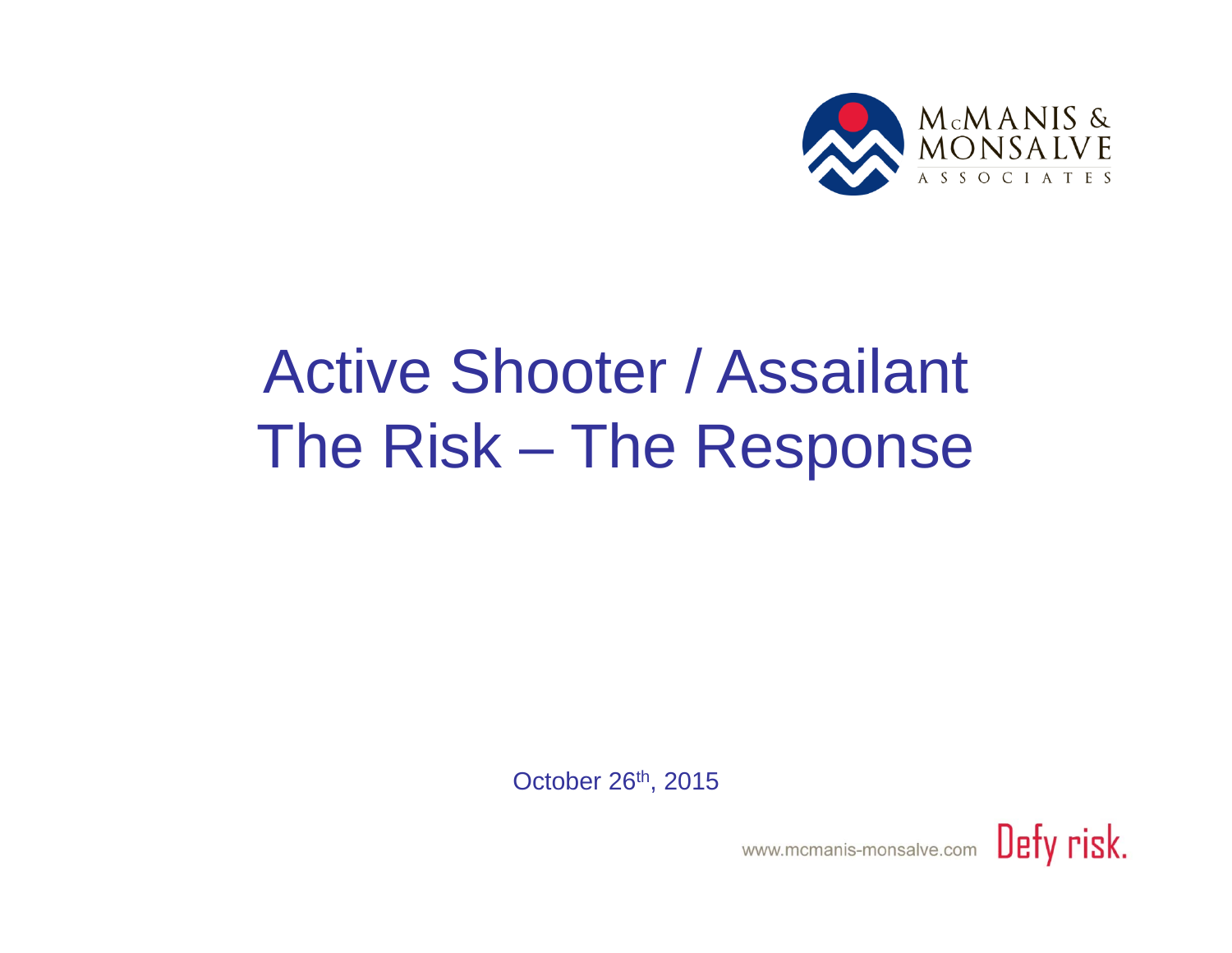



- Incidents Canada / United States
- Response(s)
- Analysis, Diagnostics & Planning
- Risk Mitigation, Recovery, COOP
- Key Lessons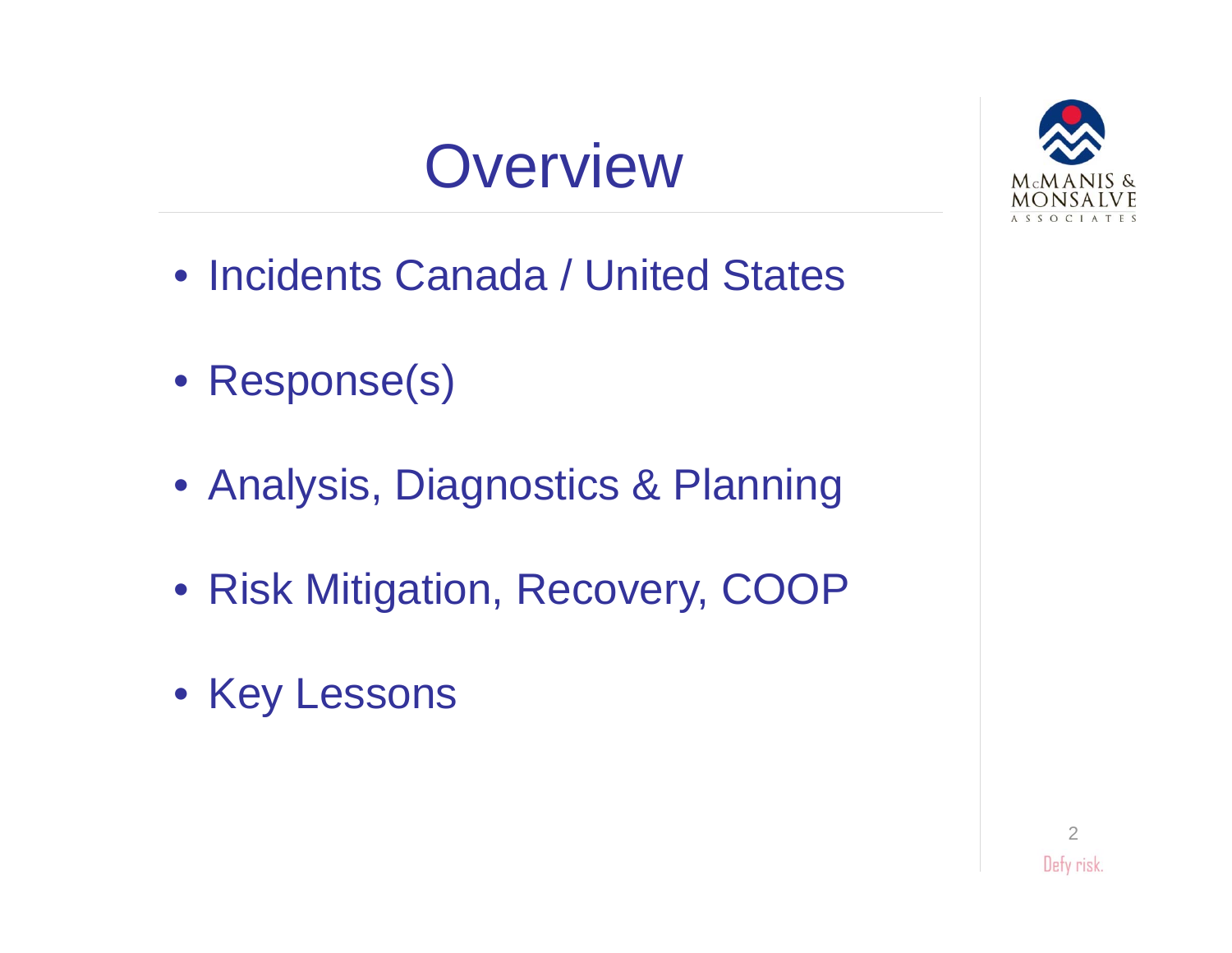### Definition of Active Shooter



"an individual(s) actively engaged in killing or attempting to kill people in a con fined and populated area; in most cases, **active shooters** use firearm[s] and there is no pattern or method to their selection of victims."

Note: Definition used by US Federal Government agencies.

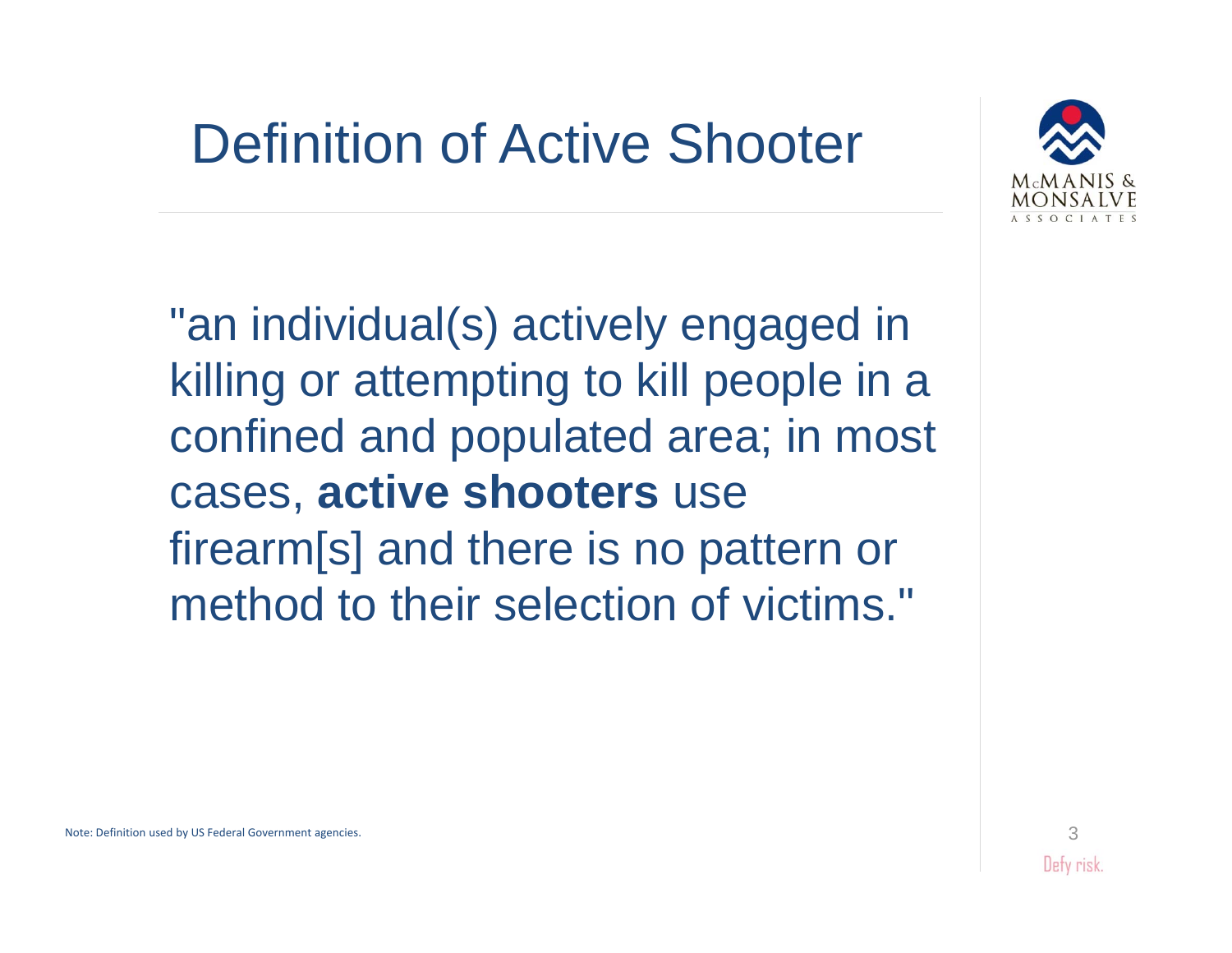### Definition of Active Assailant



deadly force on other persons and<br>continues to do so while having continues to do so while having "An armed individual who has used unrestricted access to additional victims"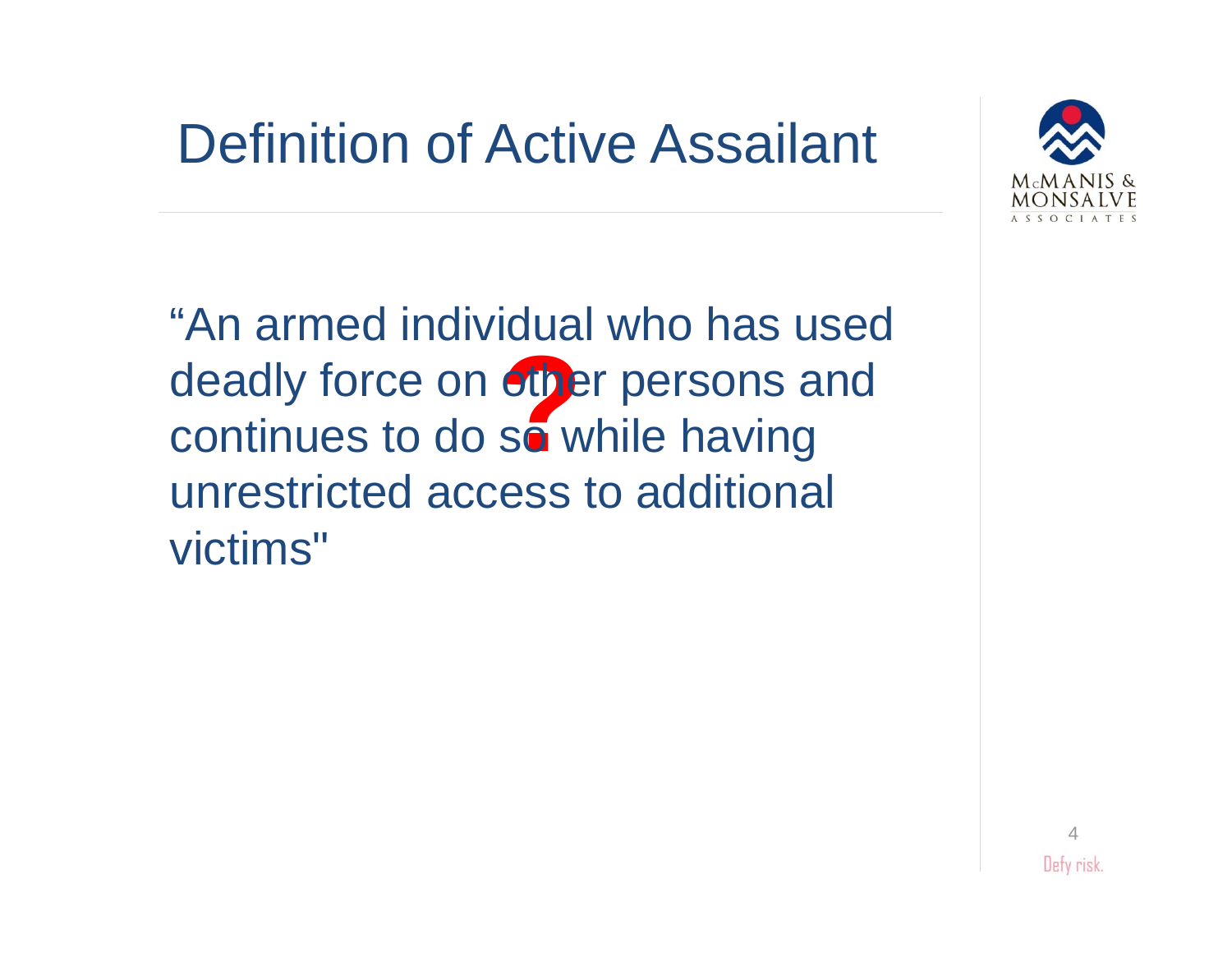#### **U.S. Active Shooter Incidents (2006-2013)**





Source: FBI Study of Active Shooter Incidents in the United States Between 2000 and 2013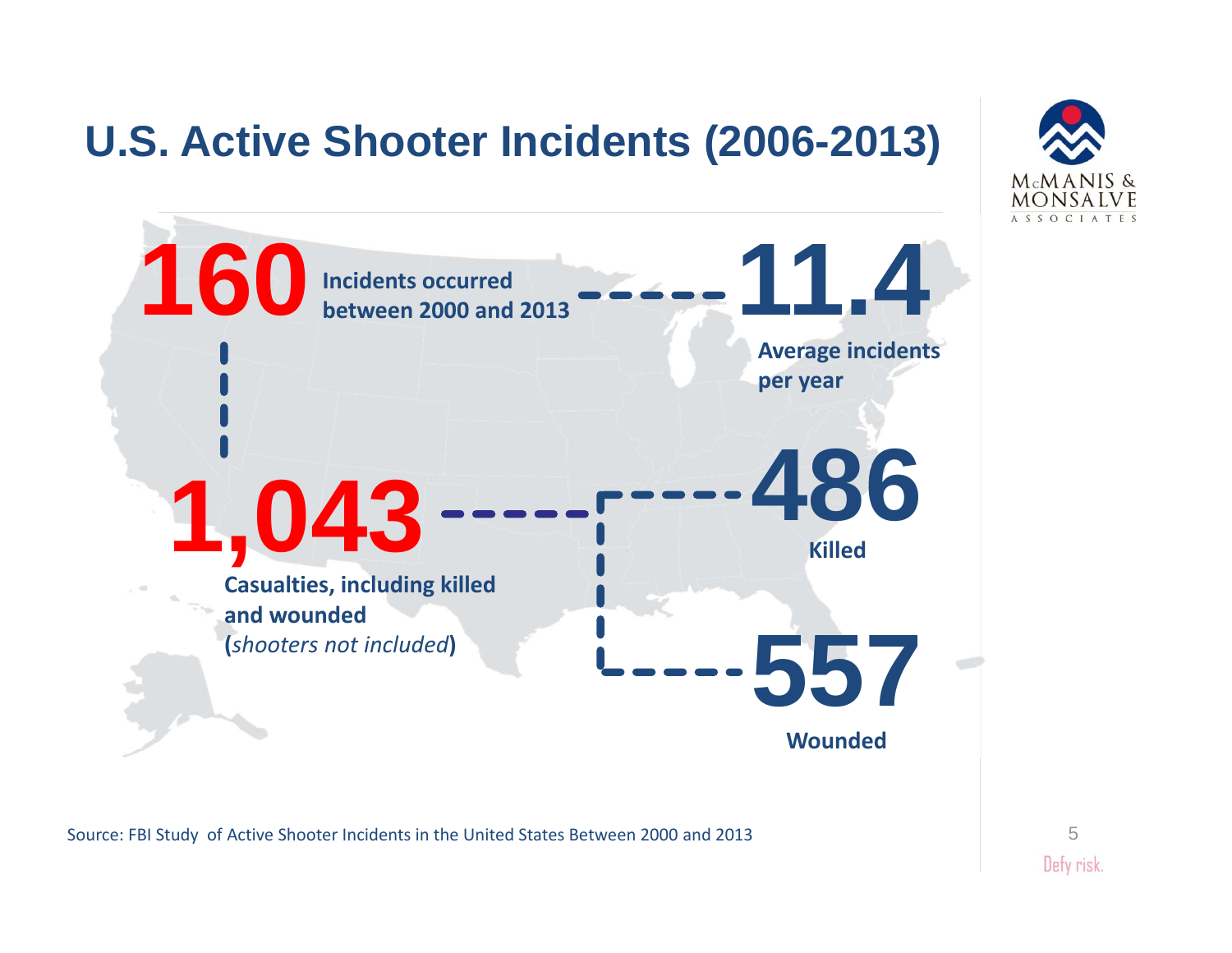#### **U.S. Active Shooter Events (2006-2013)**



#### **160 incidents:**

- $\bullet$ 44 ended ‹ 5 minutes
- • 23 ended ‹ 2 minutes **Where have the majority of these**
- $\bullet$ **64 were corsidered "mass shootings" events our turning Educational and commercial**
- •107 endedeterate polite errived **settings.**
- $\bullet$ 90 ended by the shooter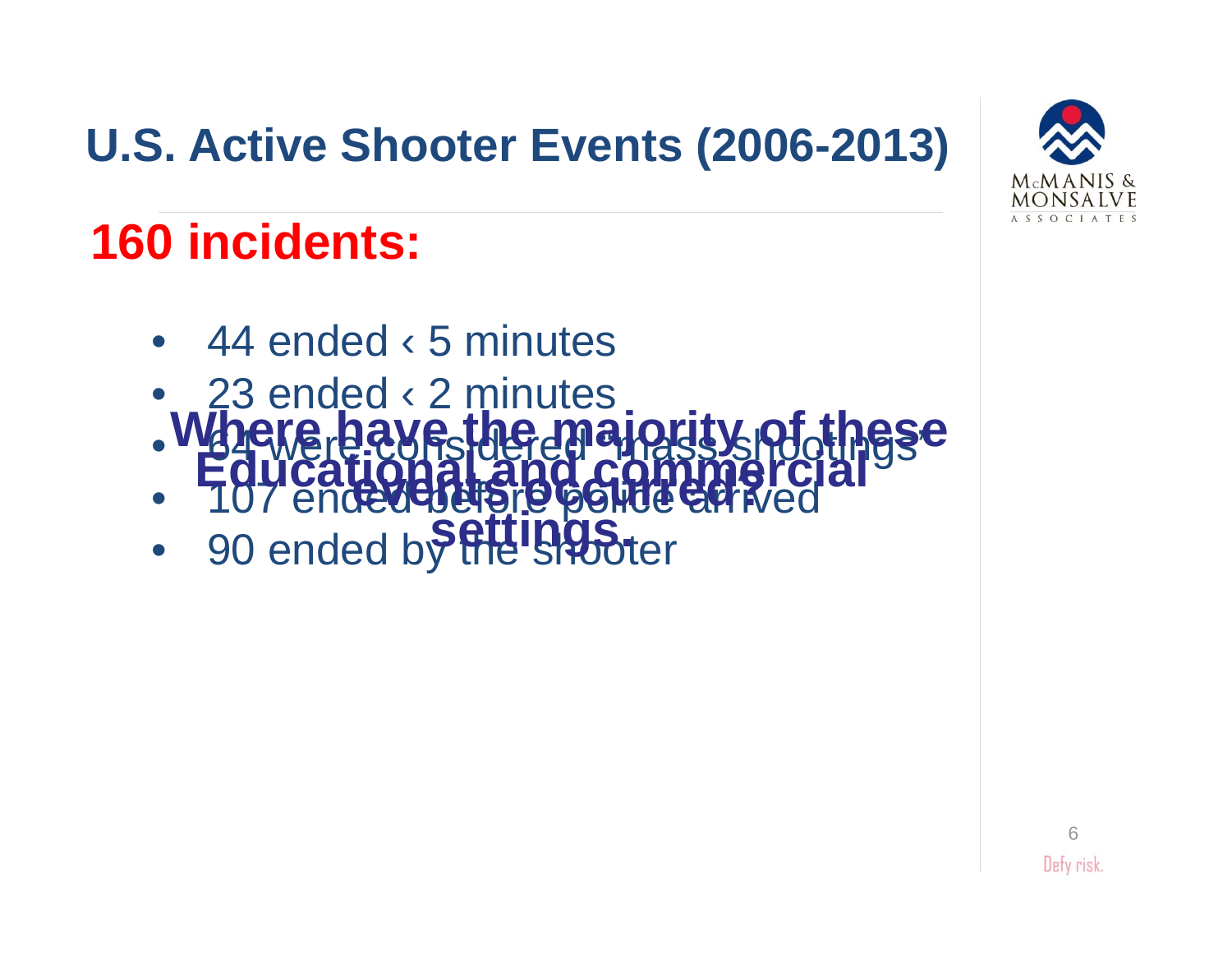#### **Incidents in Canada (1989-2015)**



- **April 6, 1999 OC Transpo, Ottawa, ON – 6 dead**
- **September 13, 2006 Dawson College, Montreal, PQ – 2 dead, 19 wounded**
- • **February 28th , 2014 Loblaws Warehouse, Edmonton, AB – 2 dead, 4 wounded (stabbing)**
- • **June 4th , 2014 Moncton, NB – 5 RCMP members shot, 3 dead, 2 wounded**
- •**\*July 7th , 2015 Halifax, NS – Two arrested for planning attack on Halifax Shopping Mall**
- •**\*September 2n<sup>d</sup> , 2015 Dalhousie University Halifax, NS – One student arrested for plotting to kill 20 colleagues and staff at the university.**

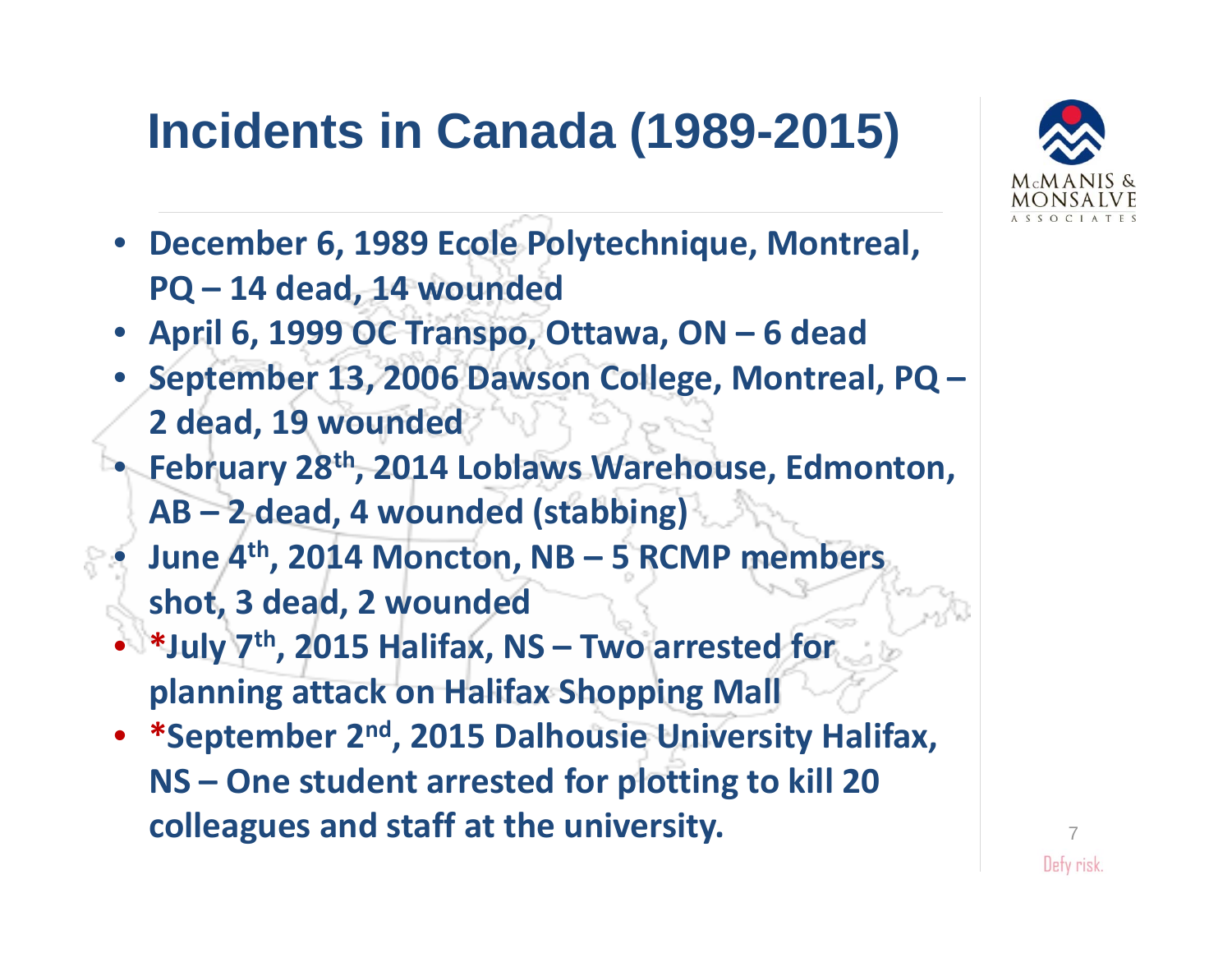#### **Response(s)**



#### **Police and civilian responses have adapted and changed based on previous incidents**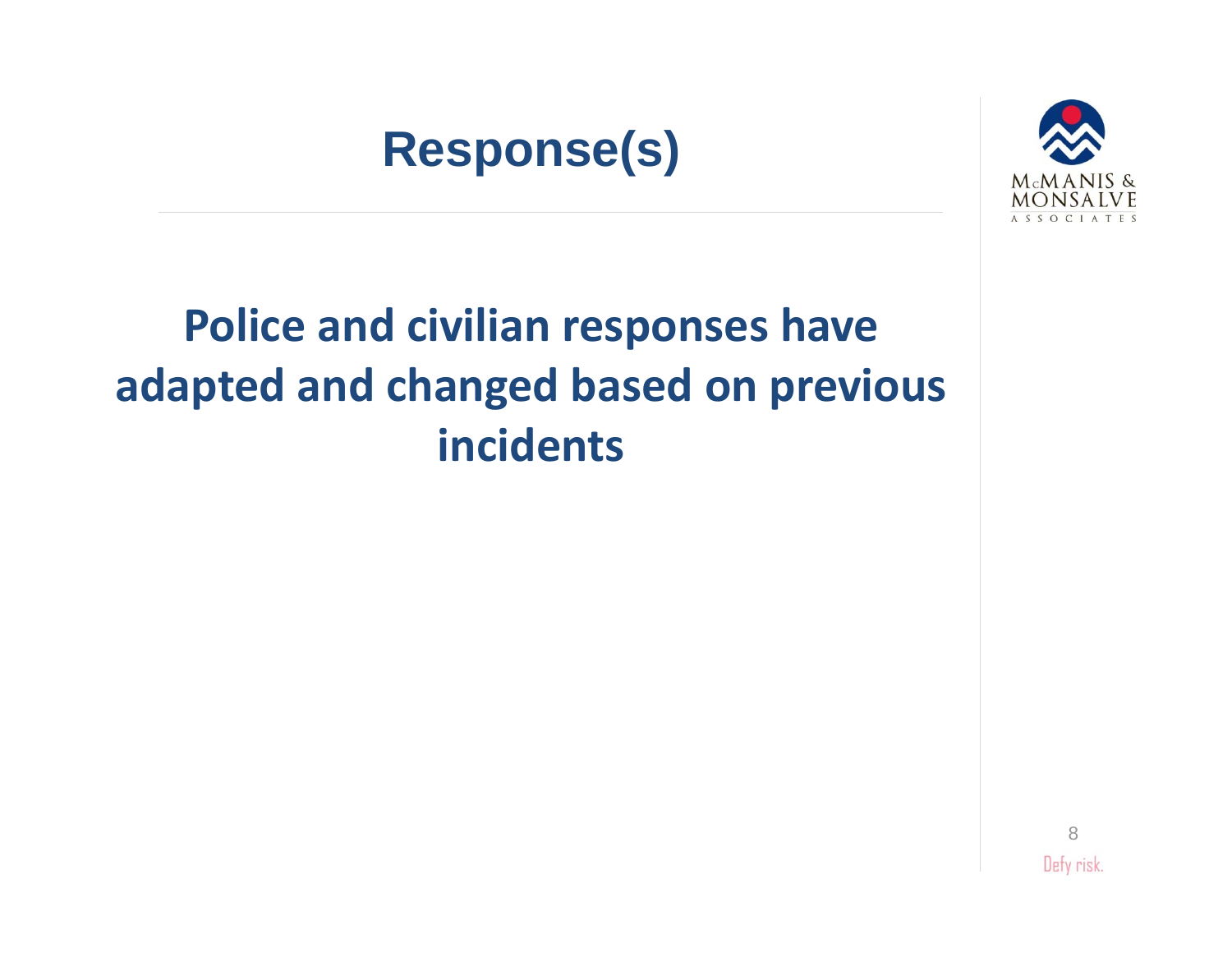#### **Response - Civilian**

- **Shelter‐in‐place is primarily used for natural disasters, e.g. hurricanes, tornadoes and earthquakes**
- **Hide‐in‐Place was predominant planning response for active shooter/assailant events.**
- **Run‐Hide‐Fight has evolved based on outcomes and data of previous events**





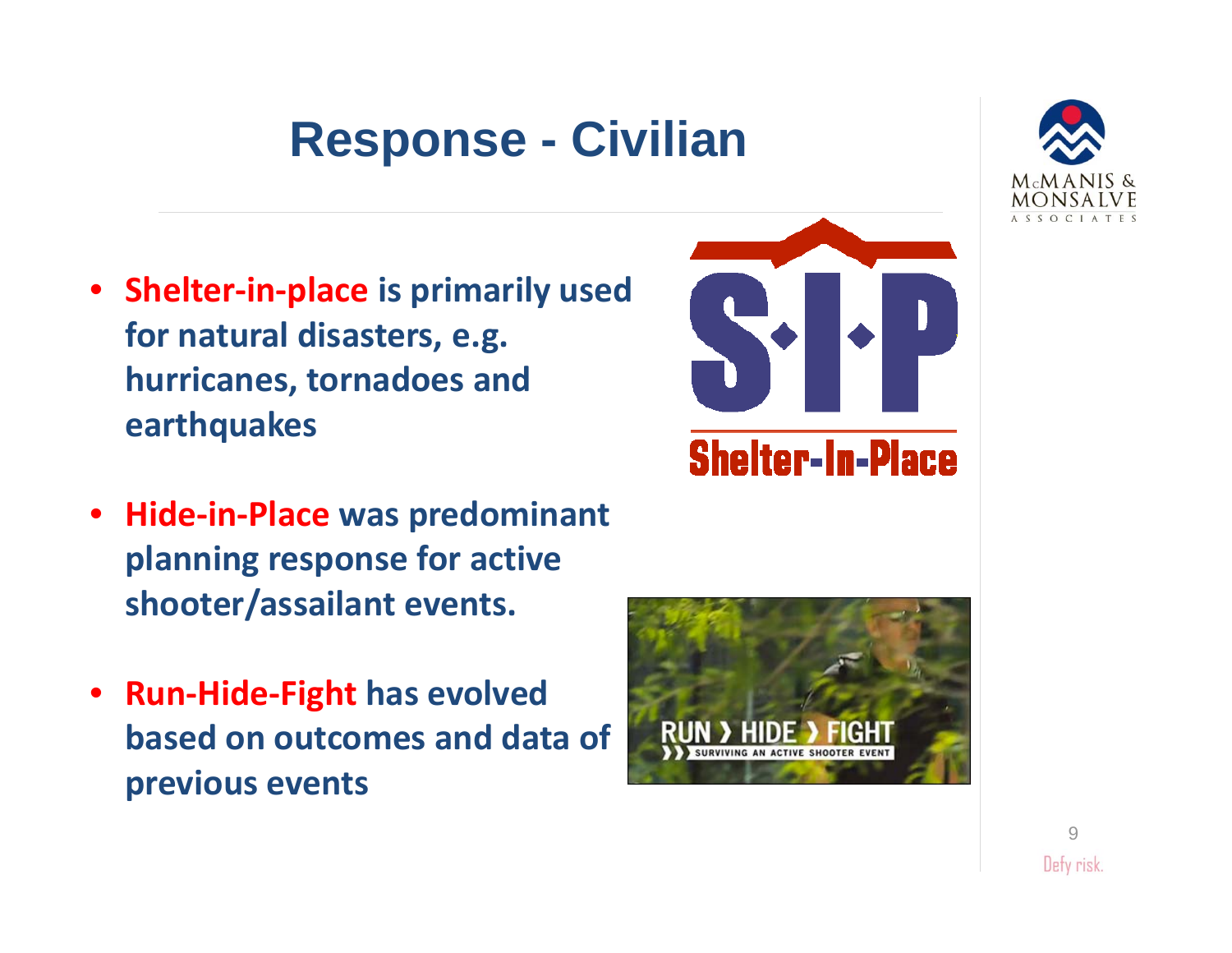#### **Response - Police**

- Original focus of police training at that time was: **contain, secure the perimeter and wait for SWAT.**
- Police focus is now on two primary goals:
	- **Stop the killing**
	- **Stop the dying**
- Police will actively engage shooter/assailant as <sup>a</sup> response.
- Police **will not** stop to render assistance until the threat has been dealt with.

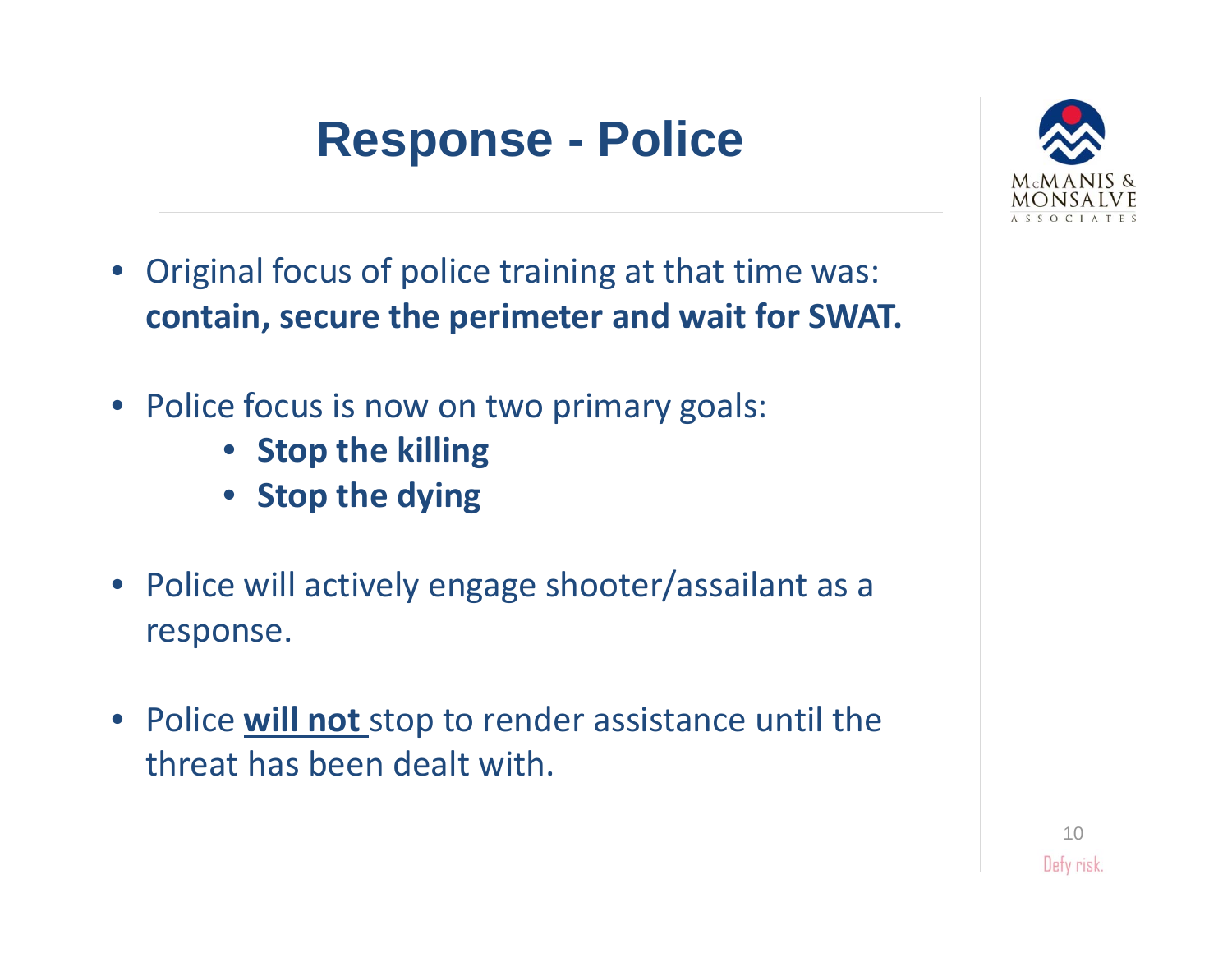#### **Response - Challenges**

#### **Recent Exercise:**

- Large complex 1700 2000 people on site
- Personnel include employees, vendors, contractors, students, visitors, researchers/scientists
- Multiple locations with employees travelling back and forth between site, on ‐site daycare facility
- Sensitive equipment/information/systems/materials
- Armed guard force (Contractor)
- Unsecured access to facility grounds



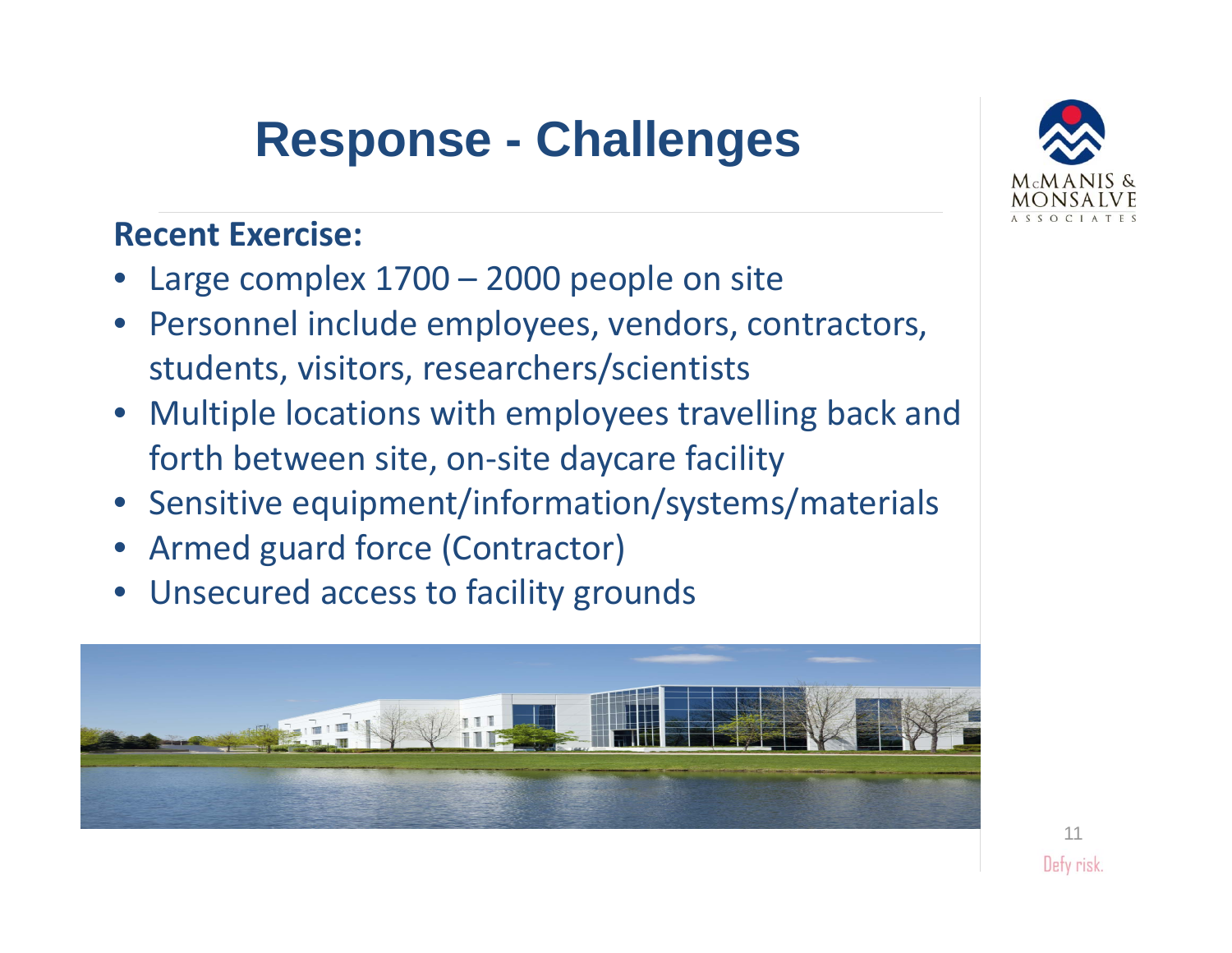#### **Response - Challenges**



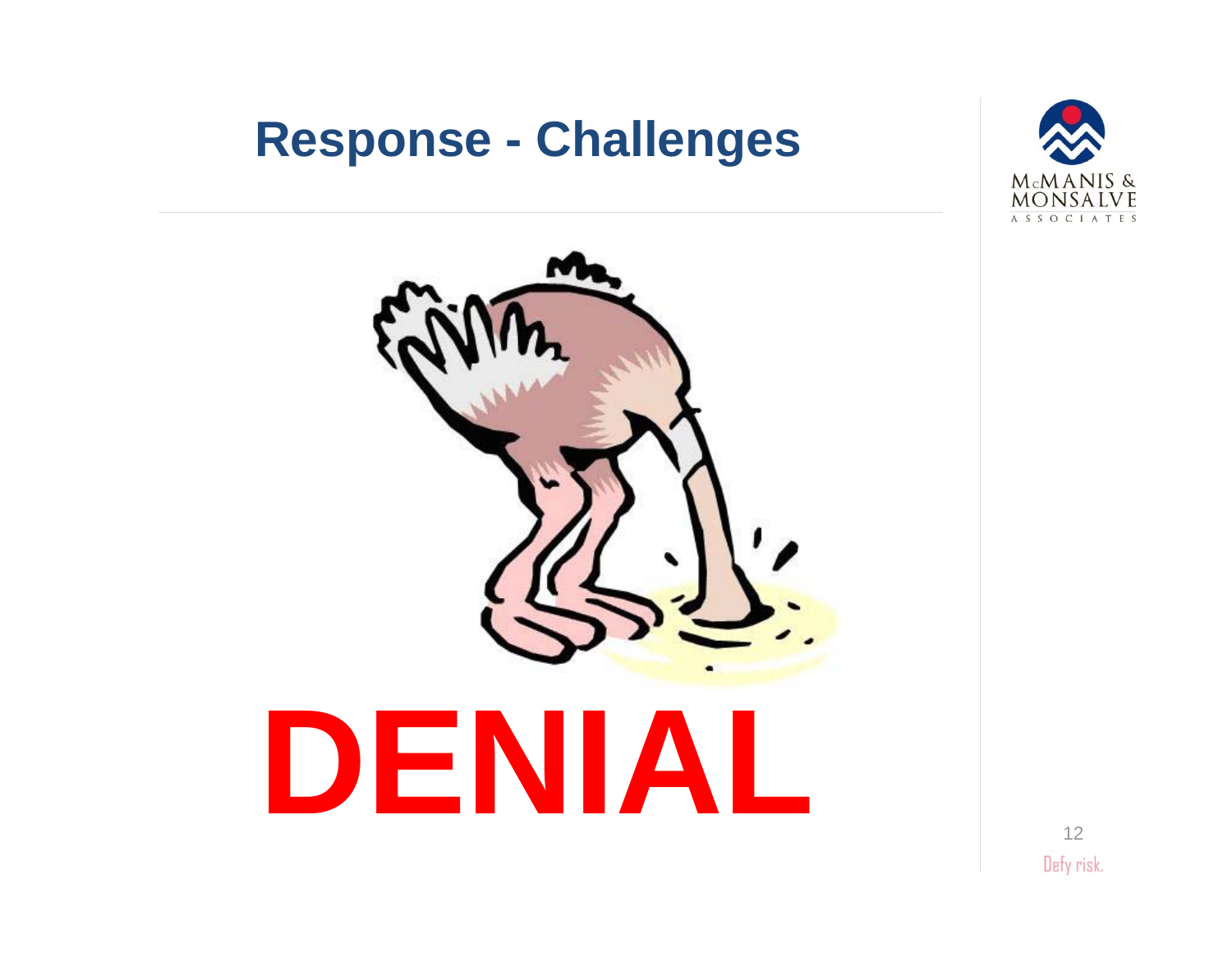#### **Response - Organizational**





13Defy risk.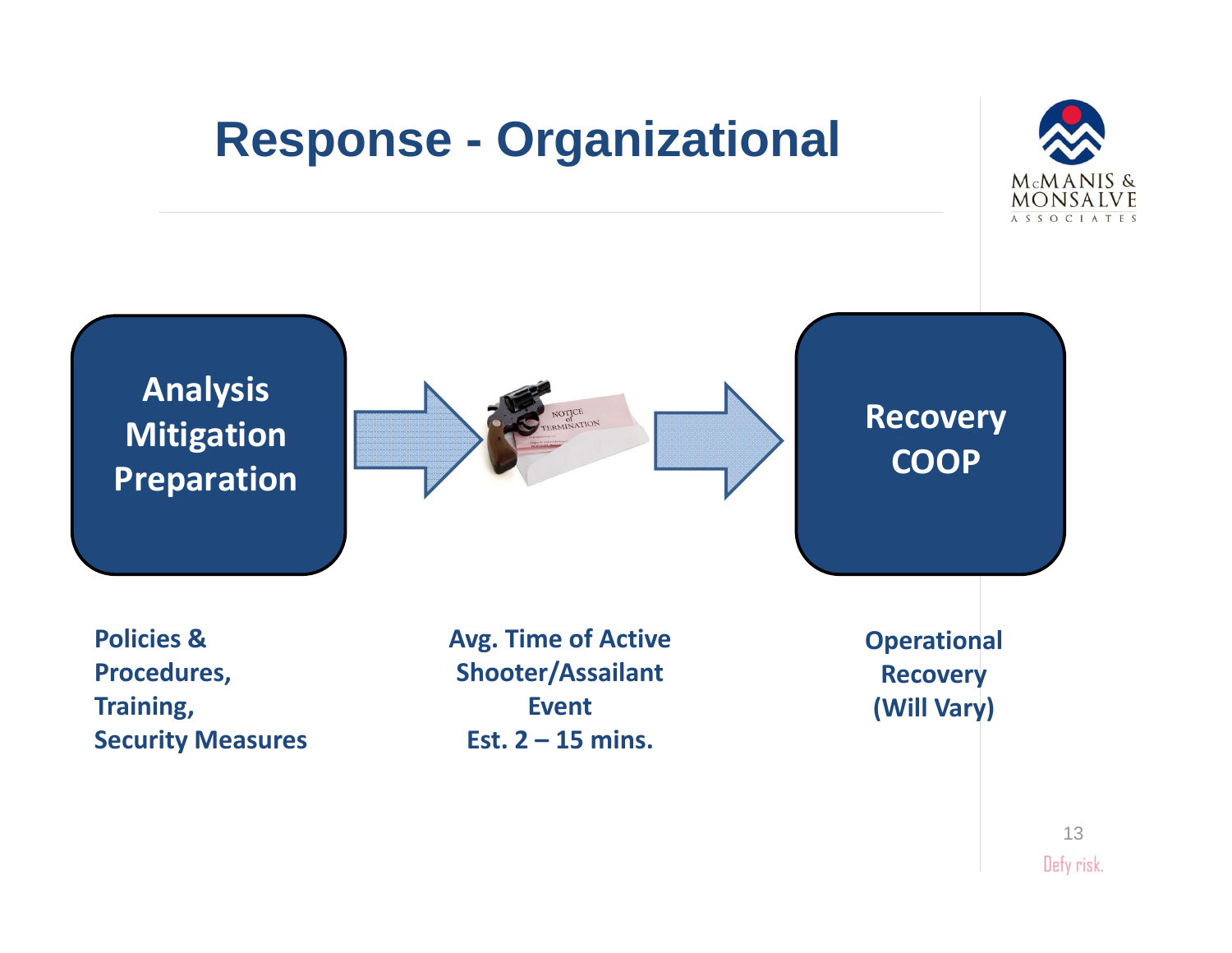#### **Analysis, Diagnostics & Planning**



**Taking an analytical and diagnostic approach to assessing organizational readiness, resilience and planning.**



14Defy risk.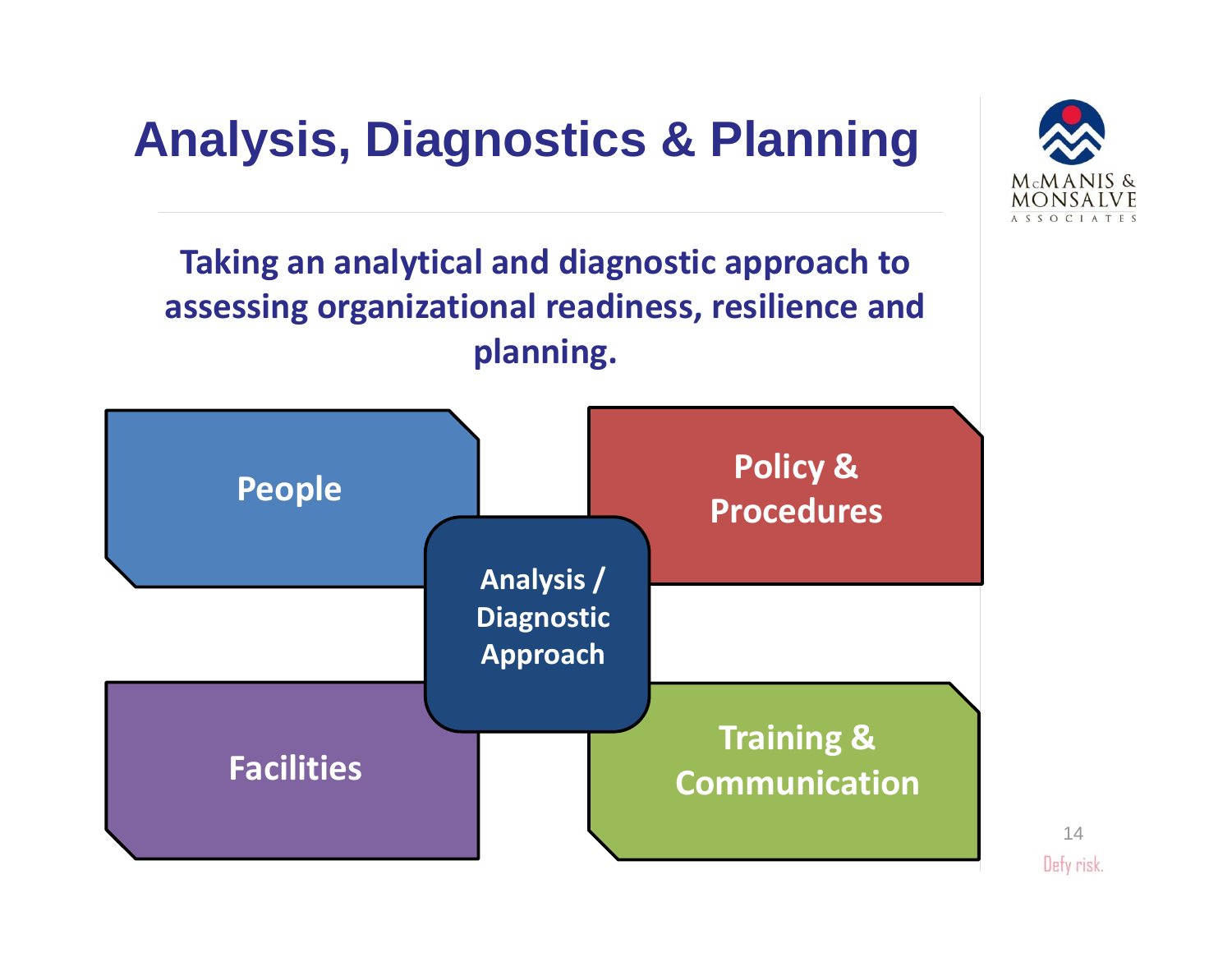#### **Behavioral Indicators**



- $\bullet$ Changes in normal behavior
- •Anger problems
- $\bullet$ Change in appearance / Personal hygiene
- •Personal problems (financial, marital, health)
- $\bullet$ Talking about violence
- $\bullet$ **•** Suicide or Homicidal ideation
- $\bullet$ • Stalking / Infatuation / Harassment
- $\bullet$ • Non-compliance and disciplinary problems
- •• Strange and aberrant behavior (Bully-like)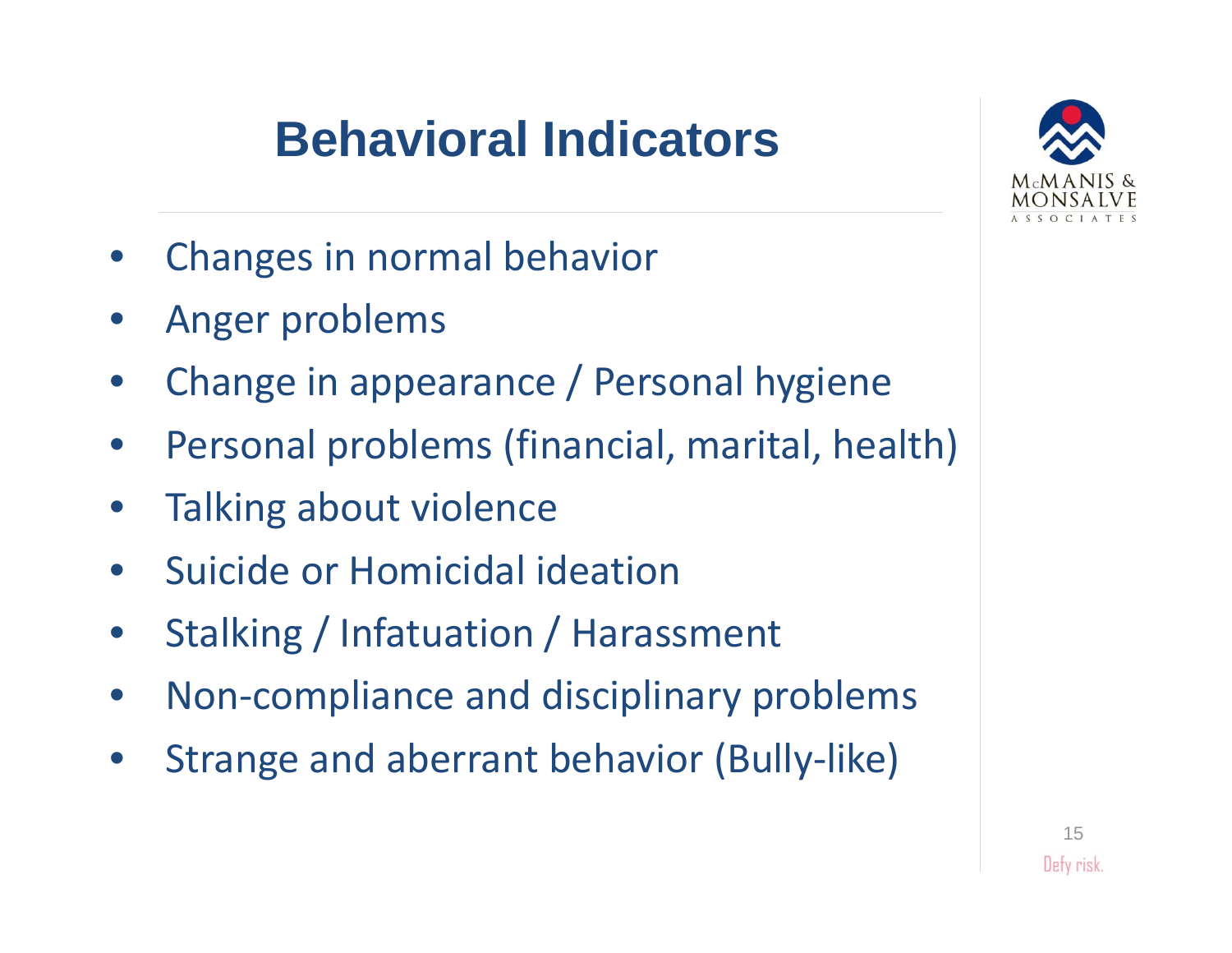#### **Behavioral Indicators (cont'd)**

- •Paranoia
- $\bullet$ Violence and cruelty
- •Acting out / Inappropriate responses
- •• Police contact
- •Mental health history related to being dangerous
- •Expressionless face (1000 yard stare)
- $\bullet$ • Interest in police/military/terrorism activities and materials
- $\bullet$ Use of alcohol/drugs

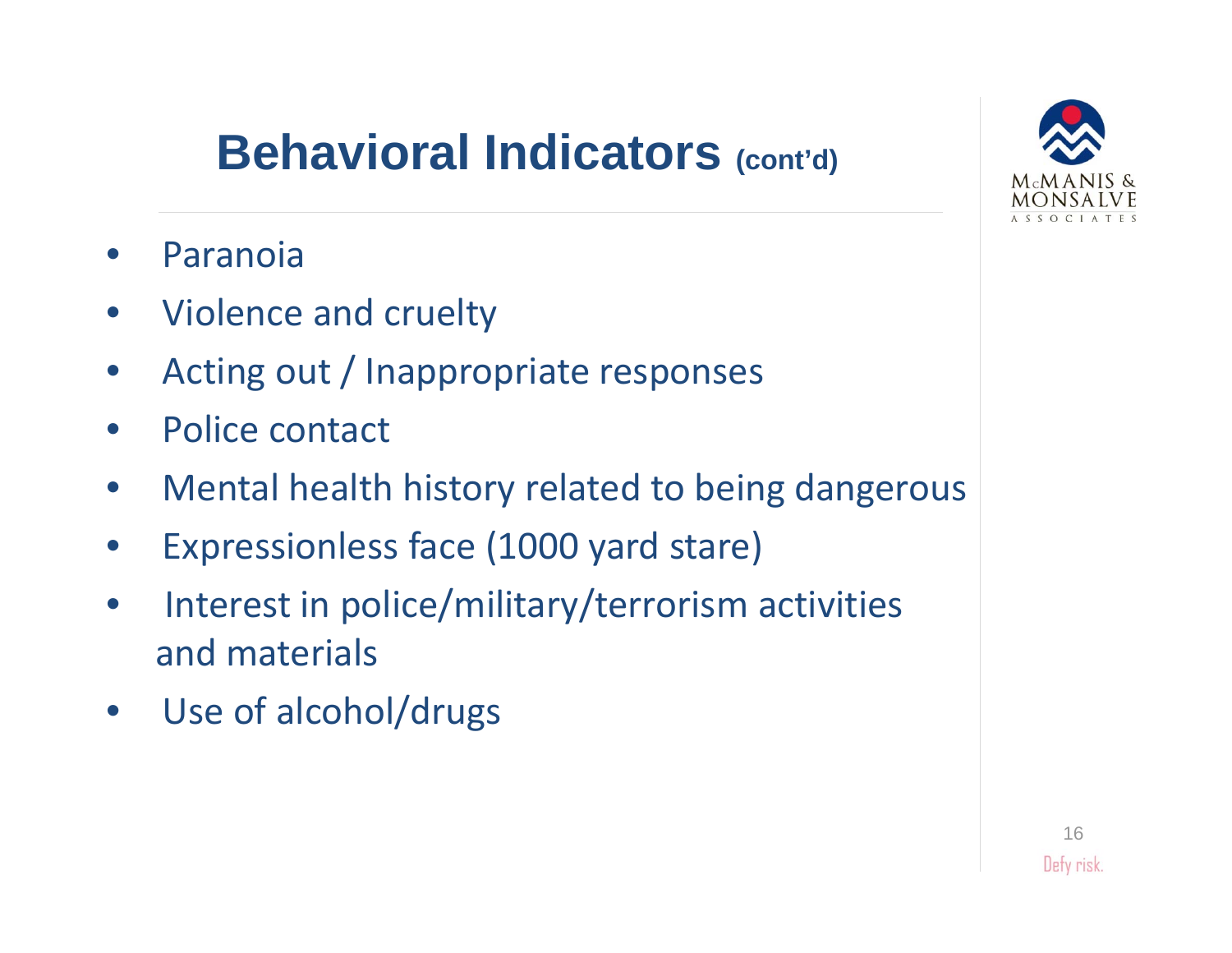#### **Risk Mitigation / Recovery & COOP Activities**

After an event, your facility / workplace **will be** a crime scene affecting operations.

- Establish back ‐up facilities. Incident area will be a crime scene for an extended period of time.
- HR capability to address employee loss, new recruitment, and loss in productivity.
- Employee/Family assistance
- •Crisis communications (e.g. internal/external)

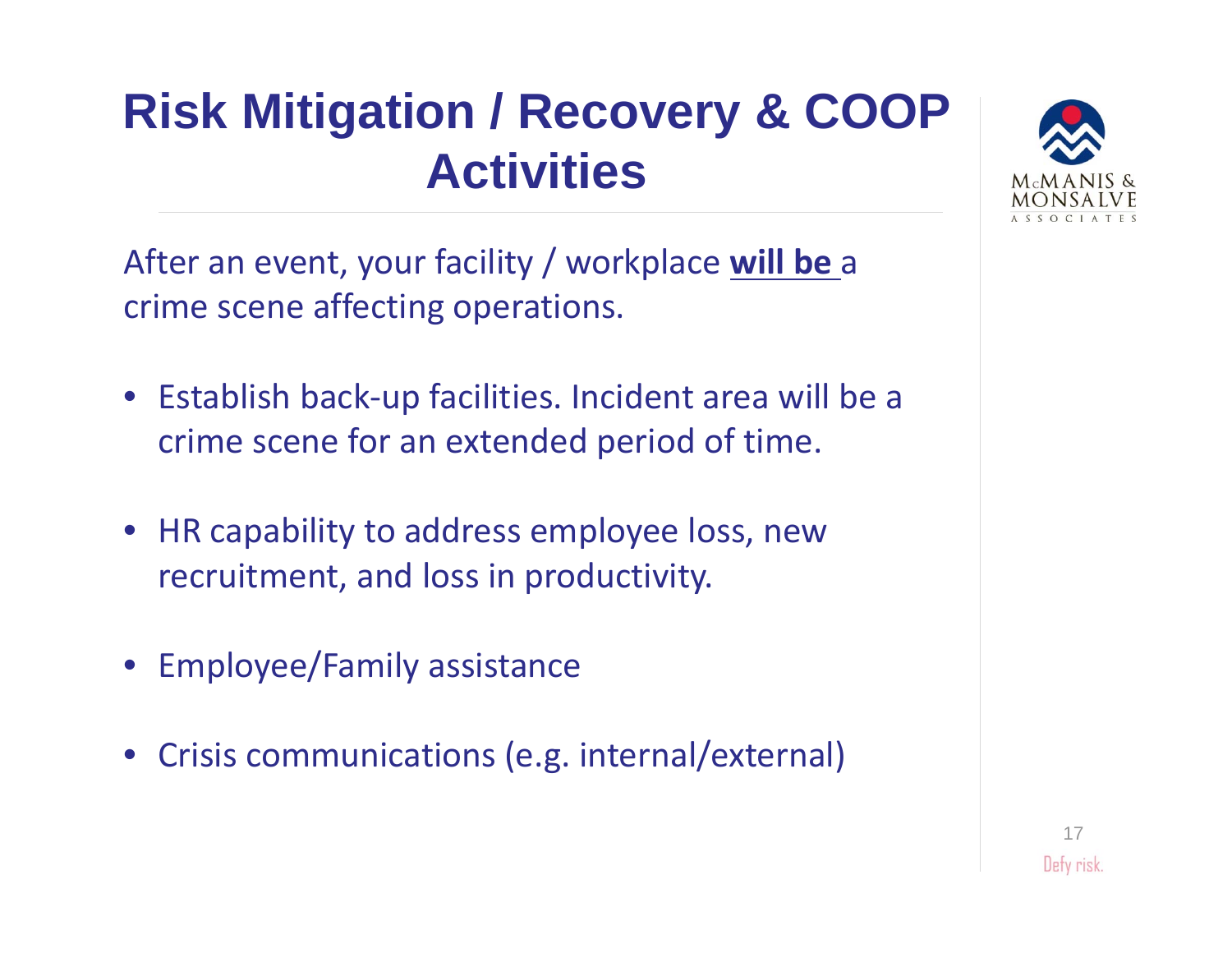#### **Key Lessons**

- $\bullet$  Active shooter / assailant events are sudden, violent, and can occur anytime, anyplace.
- $\bullet$ Assess your environment / Remain vigilant
- $\bullet$ **•** Have clear policies and procedures
- $\bullet$ • Have a plan (develop, implement, train)
- $\bullet$ Adopting <sup>a</sup> survival mindset (If/then vs. when/then)
- •Communicate, Communicate, Communicate

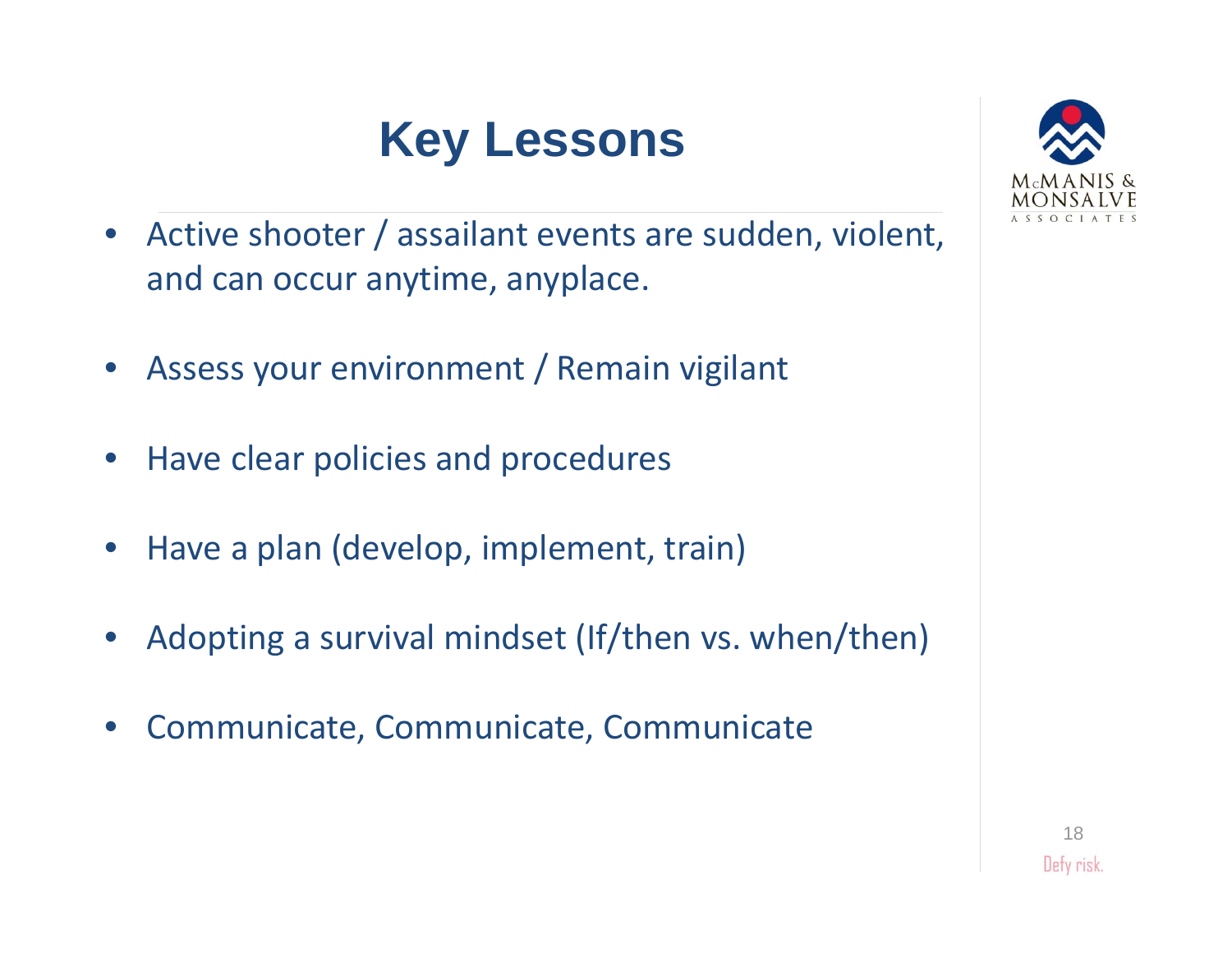# Remember



# **YOU ARE NOT HELPLESS!!**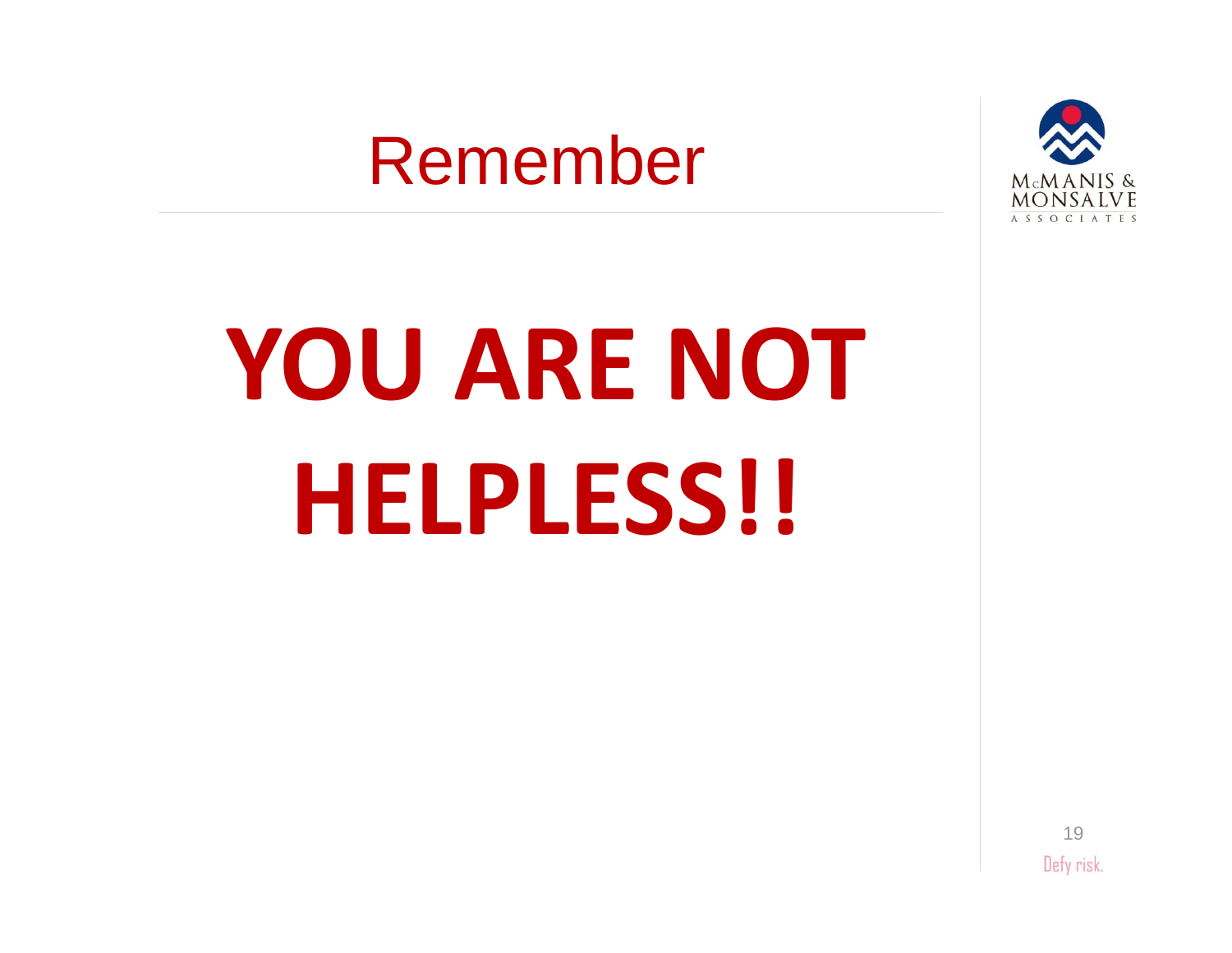#### **Resources**



- Canadian Centre for Occupational Health & Safety http://www.ccohs.ca
- Canadian Red Cross: http://www.redcross.ca
- Workplace Safety & Prevention Services: http://www.wsps.ca/Home.aspx
- Ontario Ministry of Labour: http://www.labour.gov.on.ca/english/hs/index.php
- Alberta Ministry of Jobs, Skills, Training & Labour http://work.alberta.ca/occupational‐health‐ safety.html